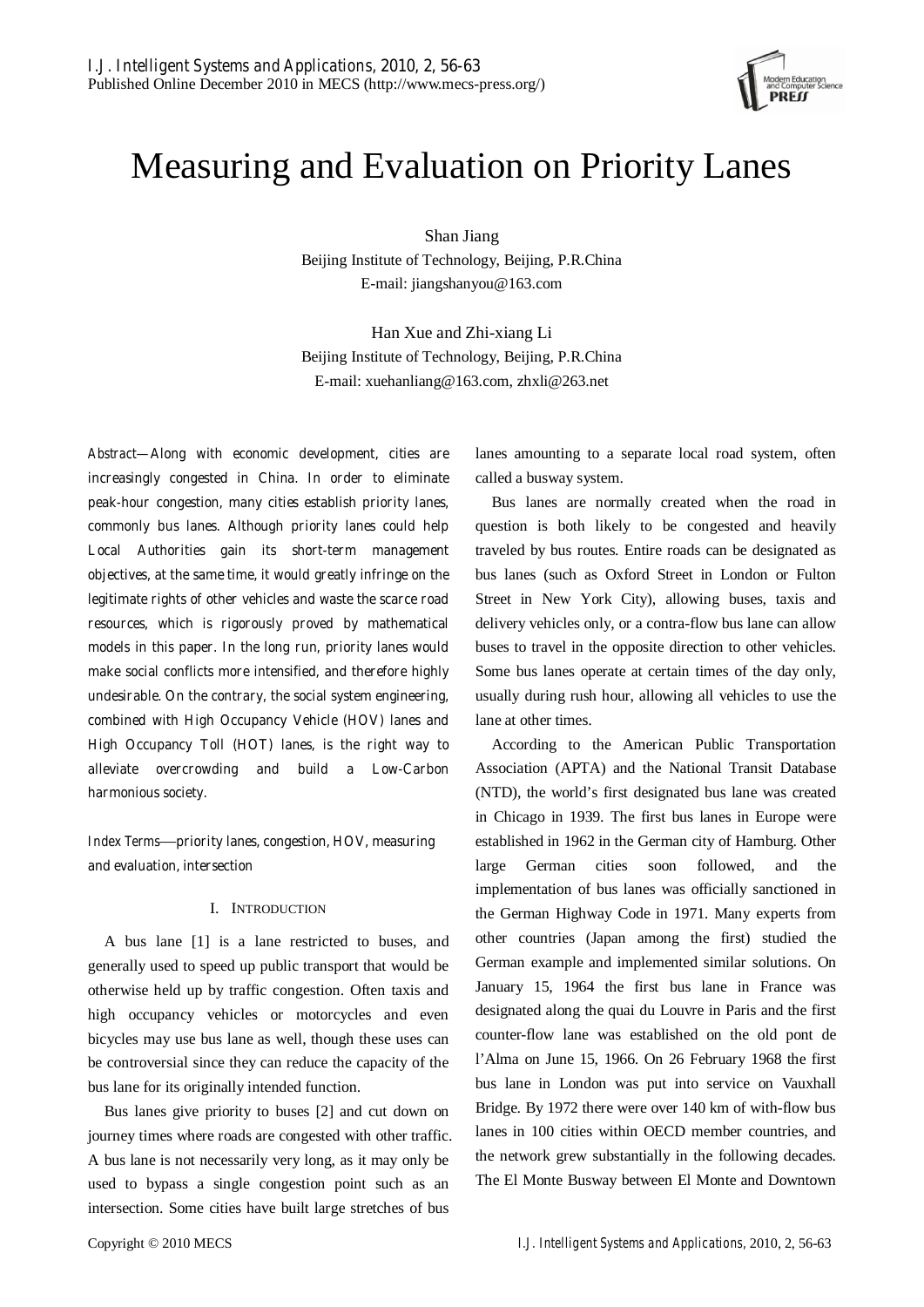Los Angeles was the first busway in the USA, constructed in 1974.

The installation of bus lanes requires additional space to either be constructed which increasing the impact of the road on the surrounding area, and possibly requiring private land or taken from existing lanes, which reducing the capacity of the road for private vehicles. The latter is especially controversial because that it is hard to explicitly combine improved public transport options with reducing or at least not improving convenience for motorists.

They can become inefficient if weak traffic enforcement encourages illegal parking on them (for example in shopping areas). The bus then has to merge back into traffic, which may be totally stopped, causing substantial schedule delays. They are also often used by vehicles not authorized, which reduces their capacity for the intended purpose.

As an international metropolis, Beijing has not only implemented a bus lane policy, during the Olympic Games and Paralympic Games in 2008, but also implement the Olympic lanes [3], Although it is an international common practice for host cities to use Olympic lanes during the Olympic Games , the scale of Beijing Olympic lanes is the largest [4]. Obviously, this is not worth showing off, because it clearly indicates that, in order to ensure the normal operation of the Olympic Games, the interference to ordinary people is the greatest in the world. To know that, in foreign countries, the voice of opposing the Olympic lanes is growing, ever since 1996 Atlanta Olympic Game, almost all the host cities are not willing to overuse Olympic lanes except Beijing. As for the upcoming London 2012 Olympics, the London Mayor Boris Johnson even have cancelled it but for the fear of "a reputational catastrophe that engulfed Atlanta''. [5]

Actually, the Olympic lanes are not compulsory. As the head of the International Olympic Committee (IOC) Jacques Rogge said, "Olympic lanes are the means we are looking for but let's see what London comes up with. If a good solution like traffic controls could be found, then yes." [6]

The newly example is the Singapore Youth Olympic Games. A Youth Olympic lane to facilitate timely arrival of Game participants and officials at competition venues will be introduced along selected stretches of roads from Aug 5 to 26. Jointly set up by The Land Transport Authority (LTA) and the Singapore Youth Olympic Games Organizing Committee (SYOGOC), the Youth Olympic lane is based on a give way concept.

Motorists only need to give way when they see Youth Olympic vehicles approaching, similar to what they would do when they see an emergency service vehicle. Other Olympic Games host cities have introduced Olympic lanes but their schemes were based on a dedicated lane concept for the exclusive use of Games vehicles.

During Games Time, a fleet of 700 Youth Olympic Vehicles will operate between the Youth Olympic Village and the competition venues. These vehicles will spot the Singapore 2010 look and will have special YOG license plates. Motorists are to give-way when they see these vehicles travelling behind them with their flashing lights.

Clearly, developed countries have been aware of the adverse impact of the priority lane to local residents, and try to safeguard their interests. Unfortunately, in China, some officials and scholars still applaud highly for this measure. The frequent usage of priority lanes can meet short-term management objectives, but at the same time, infringe on the legitimate rights of other vehicles and waste the scarce road resources which will be rigorously proved below.

### II. METHODOLOGY

As close to the intersection, the dotted dividing lines become solid ones, we delimit the area between the stop line and the start point of solid lines as the junction area. And then, we randomly selected 10 intersections in Beijing, each intersection recorded for 1 hour.

According to the data records, we obtain Table I by SPSS17, the inter-arrival times of vehicles are exponentially distributed [7] and thus vehicles arrive in accordance with a Poisson process [8]. Since the average inter-arrival time is 0.68 seconds, the average arrival rate

of entering vehicles 
$$
\lambda = \frac{1}{0.68} = 1.47
$$
.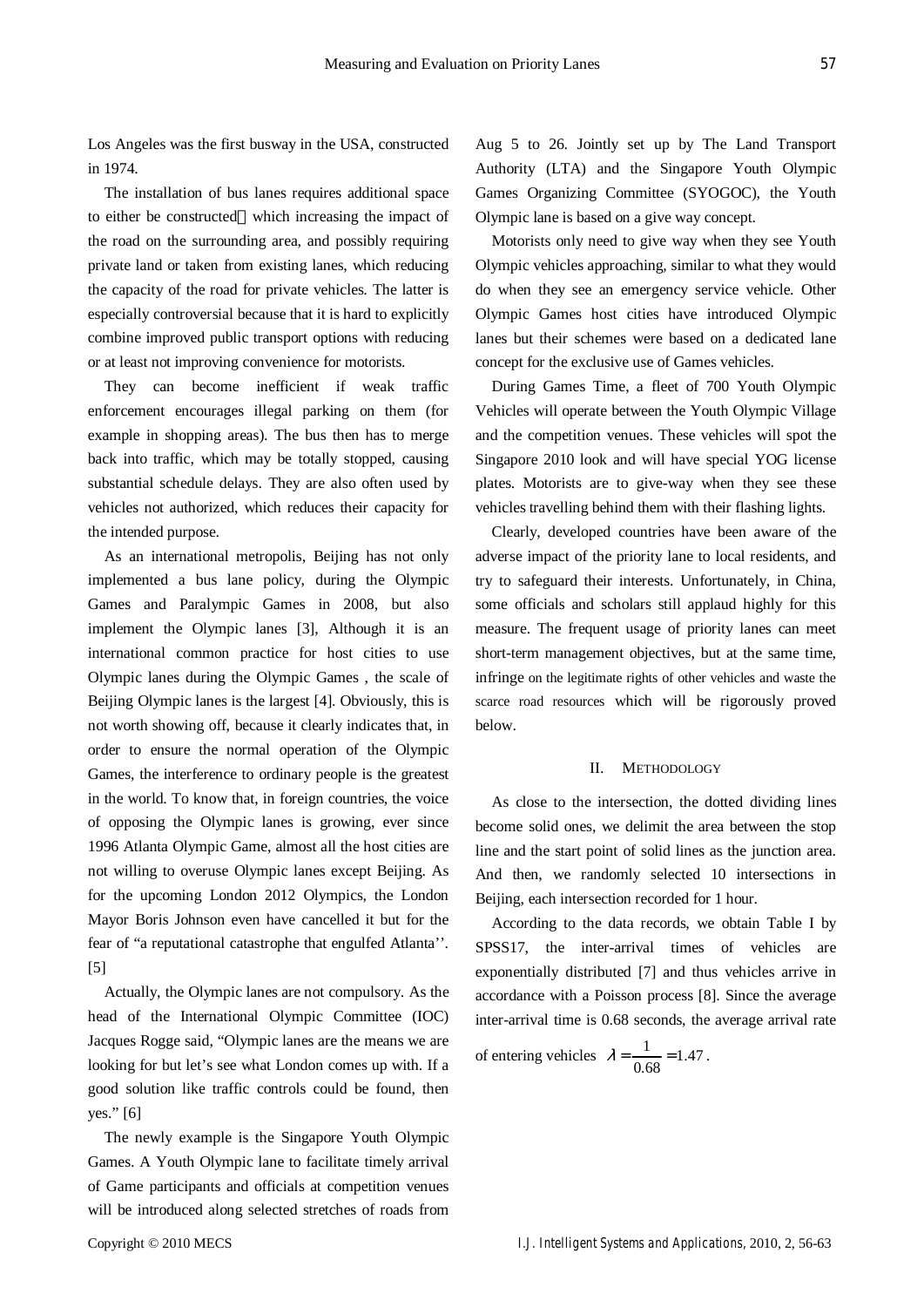V1

N 55435

Absolute 0.003

Negative  $-0.003$ Kolmogorov-Smirnov Z  $\Big|$  0.753 Asymp. Sig.  $(2$ -tailed)  $0.622$ 

a. Test distribution is Exponential.

b. Calculated from data.

Since the average service time  $v = 1.21$ , the average

service rate 
$$
\mu = \frac{1}{1.21} = 0.84
$$
.

#### TABLE II.

According to the data records, we obtain Table II by SPSS17, the service times (the times of vehicles entering and leaving the intersection) are exponentially distributed.

ONE-SAMPLE KOLMOGOROV-SMIRNOV TEST 2

|                                   |                        | V1       |
|-----------------------------------|------------------------|----------|
|                                   | N                      | 55445    |
| Normal Parameters <sup>a, b</sup> | Mean                   | 1.2086   |
| <b>Most Extreme Differences</b>   | Absolute               | 0.004    |
|                                   | Positive               | 0.004    |
|                                   | Negative               | $-0.002$ |
|                                   | Kolmogorov-Smirnov Z   | 0.946    |
|                                   | Asymp. Sig. (2-tailed) | 0.332    |

a. Test distribution is Exponential.

b. Calculated from data.

Hence, we can simulate a road with or without the priority lanes. Consider a three-line system in which cars arrive at Poisson rate  $\lambda = 1.5$  and are served by any lanes, each of whom provide service at a rate  $\mu = 0.8$ .

This is a  $M/M/c$  Queue.  $c=3$ ,  $\frac{\lambda}{\mu} = 1.875$ ,  $=\frac{\lambda}{c\mu}=\frac{1.875}{3}(<1)$ λ  $\rho = \frac{\pi}{c\mu} = \frac{1.675}{3} (< 1)$ .



Figure 1. Three regular lanes

As Fig. 2 shows, if it goes from state 1 to state 0, that is one vehicle have been serviced and gone, the transition probability is  $\mu P_1$ ; if it goes from state 2 to state 1, that is one vehicle in two lanes have been serviced and gone, the transition probability is  $2\mu P_2$ ; in a similar way, if it goes from state *n* to state  $n-1$ , the transition probability is  $n\mu P_n$   $(n \leq c)$  or  $c\mu P_n$   $(n > c)$ .



Figure 2. The transition probability

From Fig. 2, we obtain that

$$
\begin{cases}\n\mu P_1 = \lambda P_0 \\
(n+1)\mu P_{n+1} + \lambda P_{n-1} = (\lambda + n\mu)P_n \\
c\mu P_{n+1} + \lambda P_{n-1} = (\lambda + c\mu)P_n\n\end{cases} \quad (1 \le n \le c) \quad (1)
$$

Subject to  $\sum^{\infty}$ = = 0 1  $\sum_{i=0} P_i = 1$ , and  $\rho \le 1$ .

With recurrence method, we obtain the solutions of these difference equations.

$$
P_0 = \left[\sum_{k=0}^{c-1} \frac{1}{k!} \left(\frac{\lambda}{\mu}\right)^k + \frac{1}{c!} \cdot \frac{1}{1-\rho} \cdot \left(\frac{\lambda}{\mu}\right)^c\right]^{-1} \tag{2}
$$

$$
P_n = \begin{cases} \frac{1}{n!} \left(\frac{\lambda}{\mu}\right)^n P_0(n \le c) \\ \frac{1}{c!c^{n-c}} \left(\frac{\lambda}{\mu}\right)^n P_0(n > c) \end{cases}
$$
(3)

TABLE I. ONE-SAMPLE KOLMOGOROV-SMIRNOV TEST **1**

Normal Parameters <sup>a, b</sup> Mean 0.6822

Most Extreme Differences Positive 1 0.003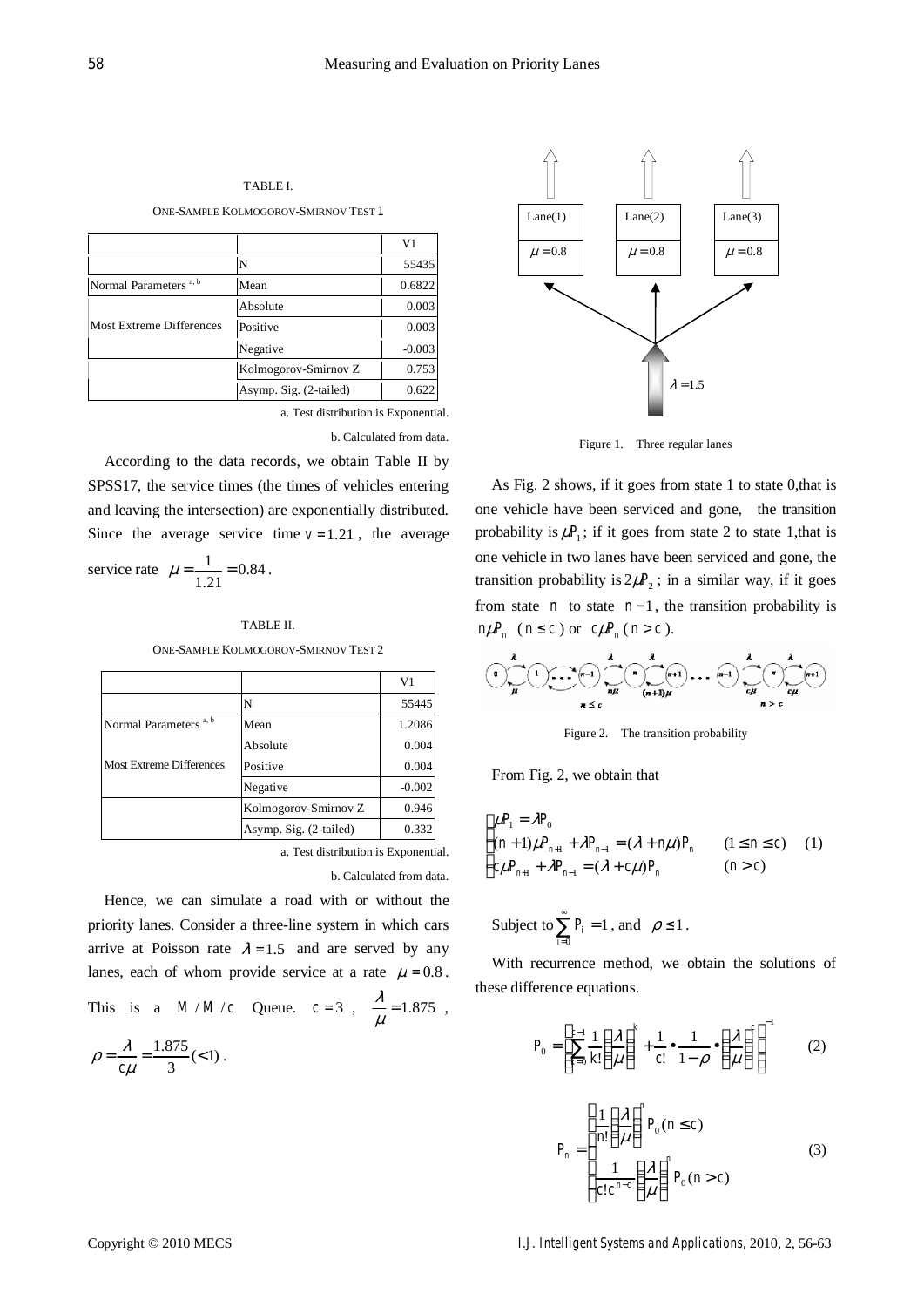The fundamental quantities of queue are as follows. The average number of vehicles in the system

$$
L_s = L_q + \frac{\lambda}{\mu} \tag{4}
$$

$$
L_q = \sum_{n=c+1}^{\infty} (n-c)P_n = \frac{(c\rho)^c \rho}{c!(1-\rho)^2} P_0
$$
 (5)

With Little formula [9], we obtain the average amount of time a vehicle spends in the system  $W_q$  and the average amount of time a vehicle spends waiting in queue  $W_s$ .

$$
W_q = \frac{L_q}{\lambda} \,. \tag{6}
$$

$$
W_s = \frac{L_s}{\lambda} = W_q + \frac{1}{\mu}.
$$
 (7)

*A. The empty probability in the system* 

$$
P_0 = 0.1322.
$$

*B. The average number of vehicles waiting in queue and in the system* 

$$
L_q = 0.6457.
$$
  

$$
L_s = 2.52.
$$

*C. The average amount of time a vehicle spends waiting in queue and spends in the system* 

$$
W_q = 0.43
$$
 s.

$$
W_s = 1.68 \,\mathrm{s}.
$$

If every lane is full, the following vehicles must queue, the probability of waiting is  $P(n \geq 3)$ .

$$
P(n \ge 3) = 0.3875.
$$

When Olympic lane and bus lane be established, the vehicles should choose one lane to queue and not change lanes, thus there should be 3 lanes in one road. See Fig. 3.

The average rate of each lane  $\lambda_1 = \lambda_2 = \lambda_3 = 1.5/3 = 0.5$  (per second), hence, the  $M/M/3$  becomes to  $3 M/M/1$  [10].



Figure 3. The Olympic lane, the regular lane and the bus lane

As Fig. 4 shows, if it goes from state 1 to state 0,that is one vehicle have been serviced and gone, the transition probability is  $\mu P_1$ ; if it goes from state 0 to state 1, that is one vehicle have arrived, the transition probability is  $\lambda P_a$ .



Figure 4. The transition probability

From Fig. 4, we obtain that

$$
\mu_1 = \lambda P_0 \tag{8}
$$

$$
P_n = \left(\frac{\lambda}{\mu}\right)^n P_0 \tag{9}
$$

Subject to 
$$
\sum_{i=0}^{\infty} P_i = 1
$$
, and  $\rho < 1$ .

With recurrence method, we obtain the solutions of these difference equations.

$$
P_0 = 1 - \rho \tag{10}
$$

$$
P_n = (1 - \rho)\rho^n, n \ge 1 \tag{11}
$$

The fundamental quantities of queue are as follows.

$$
L_s = L_q + \frac{\lambda}{\mu} \tag{12}
$$

$$
L_q = \frac{\rho \lambda}{\mu - \lambda} \tag{13}
$$

With formula (6) and formula (7), we obtain the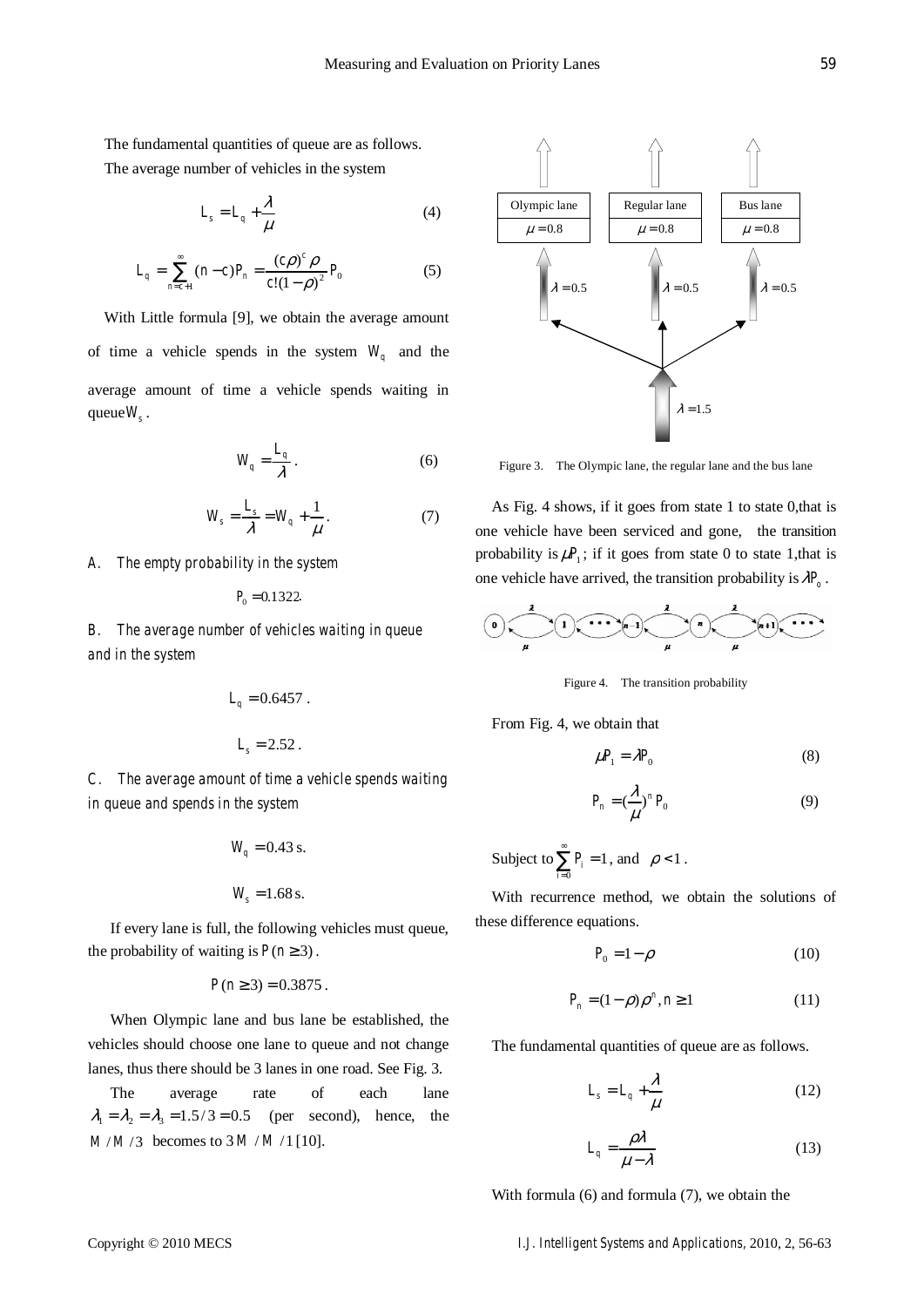following results.

*A. The empty probability in each subsystem* 

 $P_0 = 0.625.$ 

*B. The average number of vehicles waiting in queue in each subsystem.* 

$$
L_q = 1.04
$$

*C. The average number of vehicles waiting in the whole system* 

$$
L_s = c(L_q + \lambda/\mu) = 5.01
$$

*D. The average amount of time a vehicle spends waiting in queue and spends in the system* 

$$
W_q = 2.08 \text{ s.}
$$

$$
W_s = 3.33
$$
 s.

For each lane, If it is full, the following vehicles must queue, the probability of waiting is  $P(n \ge 1)$ .

$$
P(n\geq 1)=1-P_0=0.625.
$$

We list the solutions of  $3M/M/1$  and  $M/M/3$  in Table III.

> Table III. THE COMPARISON OF  $M/M/3$  AND  $3 M/M/1$

 Model Index  $(1)M/M/3$  (2)*M/M/*1 The empty probability in the system  $P_0$ 0.1322 0.375(each subsystem) The probability vehicle must wait  $\begin{vmatrix} 0.3875P(n \ge 3) & 0.625P(n \ge 1) \end{vmatrix}$ The average number of vehicles waiting in queue *Lq* 0.6457 1.04 (each subsystem) The average number of vehicles in the system *Ls* 2.52 5.01 (the whole system) The average amount of time a vehicle spends in the system  $W<sub>s</sub>$ 1.68s 3.33s The average amount of time a vehicle spends waiting in queue *Wq* 0.43s 2.08s

As Table III shows, the priority lanes unreasonably occupy the scarce road resources.

## III. STRATEGIES AND RECOMMENDATIONS

Therefore, the mandatory establishment of priority lanes is not only indefensible morally, but also unreasonable economically.

A useful attempt is HOV lanes [11]. In transportation engineering and transportation planning, a high-occupancy vehicle lane is a lane reserved for vehicles with a driver and one or more passengers. These lanes are also known as carpool lanes, commuter lanes, restricted lanes, diamond lanes, express lanes, and are called transit lanes in Australia and New Zealand.

Qualification for HOV status varies by locality, and may require more than two people. When an automobile is used as an HOV, the group of people using it is often called a carpool, though the term HOV includes buses and vans. However, bus lanes may not necessarily be intended for use by carpools. An HOV or carpool may be allowed to travel on special road lanes, usually denoted with a diamond marking in the United States and Canada, on which vehicles not meeting minimum occupancy are prohibited, called restricted lanes, carpool lanes or diamond lanes.

Since drivers during peak hours do not have to bear the costs of the delay their presence on highways imposes, many drivers enter roads during peak hours. If a toll were charged during congested periods—and if it were set high enough—the number of drivers entering the road could be reduced enough to maintain rapid traffic flow.

The relative rarity of high-occupancy vehicles compared to single occupancy vehicles—estimated at 7% of the traffic—in the United States and Canada makes HOV lanes work for the drivers who can use them. When it is uncongested, an HOV lane can move at full speed even when parallel (non-HOV) lanes suffer delays from queueing at bottlenecks.

In theory, although the HOV lanes restricts some vehicles and waste part of the road resources, an HOV lane moves more people per lane at a higher speed while moving fewer vehicles. As a whole, it alleviates the road congestion and reduces the motor vehicle emissions effectively.

In practice for some communities, including Atlanta, Houston, Los Angeles, Washington, D.C., and Seattle, HOV lanes regularly carry more people than adjacent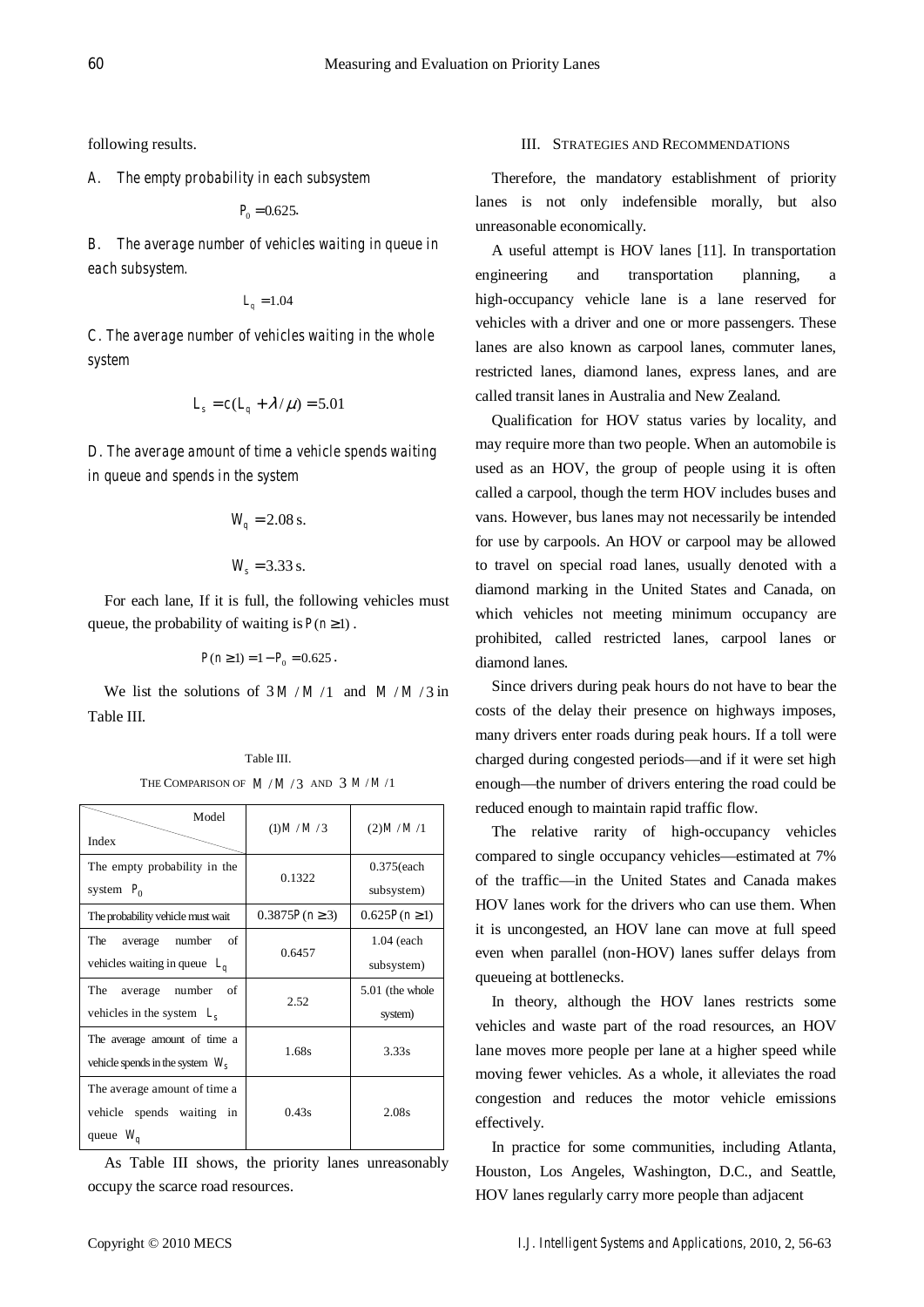regular lanes of travel, as reported by the Transportation Research Board HOV Committee.

Various organizations and services make it easier for commuters to utilize HOV lanes. Regional and corporate sponsored vanpools, carpools, and rideshare communities give commuters a way to increase occupancy. For locales where such services are lacking, online rideshare communities can serve a similar purpose.

However, experience shows that the number of vehicles using HOV lanes is usually well below the capacity of each lane. Thus, HOV lanes are often underutilized.

Another approach is HOT lanes [12]. These are lanes that can be used by both high-occupancy vehicles (either without charge or with a reduced toll) and single-occupancy vehicles (with a variable toll during peak hours). The toll is determined by hourly vehicle flows and is set high enough in peak hours to keep the number of users down and, consequently, speeds of vehicles on the road up.

HOT lanes, however, do not eliminate peak-hour congestion on a crowded expressway, since such lanes comprise only a limited part of the road's total capacity. The normal lanes remain heavily congested during peak hours. But HOT lanes do provide all drivers with a choice of paying a toll and moving rapidly or using toll-free normal lanes and experiencing congestion. HOT lanes have been used successfully on State Route 91 in Southern California since 1995, where they have notably reduced commuting times on both the HOT and normal lanes.

HOT lanes work best on roads where there is heavy traffic and long delays during peak hours. Without such congestion, drivers would have little incentive to pay significant tolls.

To solve peak-hour congestion on a crowded expressway, we should use Express Toll Lanes [13] (ETLs). ETLs is a similar concept with HOT. The main difference between HOT and ETLs is that, in HOT lanes, HOVs are granted free access, whereas in ETLs all vehicles pay according to the same schedule.

Another solution is reversible lane. A reversible lane (called a counterflow lane or contraflow lane in transport engineering nomenclature) is a lane in which traffic may travel in either direction, depending on certain conditions. Typically, it is meant to improve traffic flow during rush hours, by having overhead traffic lights and lighted street

signs notify drivers which lanes are open or closed to driving or turning.

In the United States and Canada, reversible lane markings are typically a dashed or broken double yellow line on both sides. Most often done on three-lane roads, the reversible lane is typically used for traffic in one direction at morning rush hour, the opposite direction in the afternoon or evening, and as a turning lane at most other times. There is also a transition period (typically 30–60 minutes) between reversals prohibiting traffic of any kind in the reversing lane, in order to prevent collisions. Sometimes, lane control signals are placed over the roadway at regular intervals (within sight of each other) indicating which lanes are allocated to which travel direction; a red X indicates the lane is closed or reserved for the opposite direction; a green arrow indicates a permitted travel lane. The center lane is marked with either one of those (depending on time of day), and often a flashing yellow X at other times to indicate an imminent closure of a lane, becoming solid yellow before turning red. Other setups had double-turn-lane signs backlit with white fluorescent lighting instead of the flashing yellow X.

To develop Low-Carbon Economy (LEC) [14], we should put more emphasis on environment protection, so we even could allow owners of qualifying Hybrid Vehicles to apply for a permit to use HOV lanes and HOT lanes. Qualifying vehicles must display the required HOV exemption decal and transponder. A hybrid vehicle is a vehicle that uses two or more distinct power sources to move the vehicle. The term most commonly refers to hybrid electric vehicles (HEVs), which combine an internal combustion engine and one or more electric motors. A hybrid lane could encourage people to use hybrid vehicles and reduce vehicle emissions.

## IV. CONLUSION

Traffic management is a social system engineering, which is not only a matter of traffic management department, but needs the participation of the whole society. To solve the city's traffic congestion problem, we must improve the capacity of roads and transport facilities through proper planning and strong construction; adopt scientific and effective means, such as the use of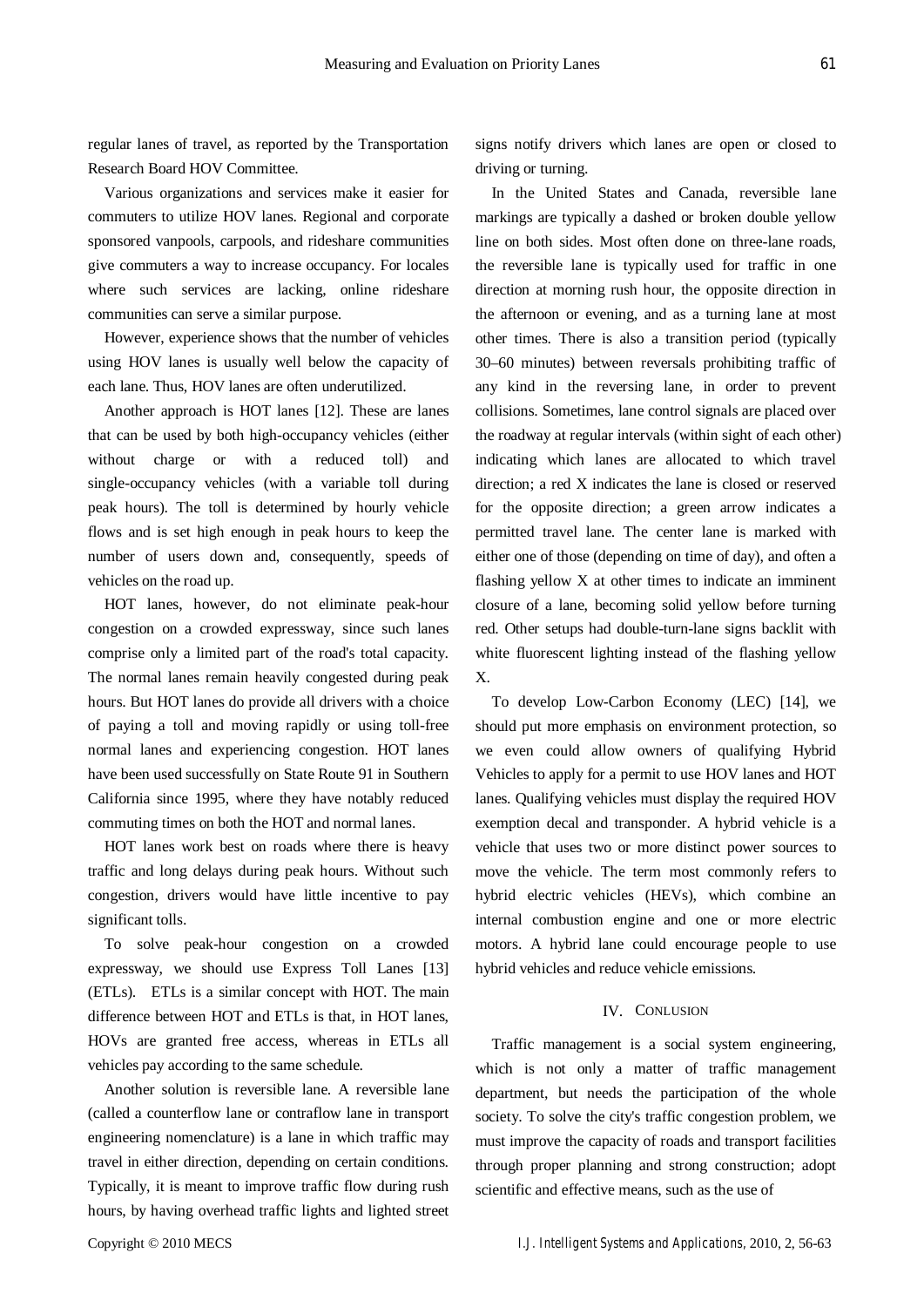intelligent transportation systems; improve the efficiency of transport facilities, so that each vehicle and each passenger can get traffic information at anytime, anywhere; improve traffic management, to solve the problem of order, such as the queue by signal control, that is the choice of passage right; distribute preferential right to high-occupancy or high-speed vehicles by economic methods. Believe that to learn the advanced traffic management technology and experiences from developed countries modestly, we can get rid of the rude and simple mode of city management, and achieve the goal of harmonious development of the whole society, and the interest of each motorist and each vehicle could be respected.

## **REFERENCES**

- [1] Bai Yu and Xue Kun, "Discussion about evaluation method of traffic efficiency adaptability of bus lane," *2009 Second International Conference on Intelligent Computation Technology and Automation (ICICTA)*, vol. 3, pp. 566-570, October 2009.
- [2] Mulley Corinne. "No Car Lanes or Bus Lanes-which is best?" *Traffic Engineering and Control*, vol. 51, pp. 433-439, December 2010.
- [3] Zheng Shusen. "Beijing speeds up public transport system development ahead of hosting 2008 Olympic Games," *Public Transport International*, vol. 55, pp. 35-38, November 2006.
- [4] Official Website Interview: Beijing Olympic Minister YU Chun-quan. http://www.beijing2008.cn/1year/talks/s214117471/s21411 9587/
- [5] Sports beat staff, "LONDON 2012: Johnson loses Olympic Lanes battle but wins another," 29th July 2010. http://www.morethanthegames.co.uk/summer-sports/29118 57-london-2012-johnson-loses-olympic-lanes-battle-winsanother.
- [6] Adrian Warner, "IOC chief: Olympic lanes not compulsory," 1 October 2009. http://news.bbc.co.uk/local/london/hi/tv\_and\_radio/newsid \_8285000/8285095.stm
- [7] HE Guo-guang, CUI Yan, and WANG Gui-zhu, "Simulation study on dynamic response under the condition of Poisson arrival for an intersection," In:

*Systems Engineering*, vol. 20, pp. 65-71, September 2002. (in Chinese).

- [8] QIAN Song-di, *Operations Research* (Revised Edition). Beijing: Tsinghua University Press, 2001. (in Chinese).
- [9] Frederick S. Hillier, and Gerald J. Lieberman, *Introduction to Operations Research*. Beijing: Tsinghua University Press, 2010.
- [10] Hamdy A. Taha, *Operations Research: an Introduction*. Beijing: Posts & Telecom Press, 2007.
- [11] Kwon Jaimyoung and Varaiya Pravin. "Effectiveness of California's High Occupancy Vehicle (HOV) system," *Transportation Research Part C: Emerging Technologies*, vol. 16, pp. 98-115, January, 2008.
- [12] Mirzaei, M. "A model for estimating the high occupancy toll (HOT) lanes parameters," *5th Advanced Forum on Transportation of China (AFTC 2009)*, pp. 151-155, October 2009.
- [13] Sullivan Edward and Burris Mark. "Benefit-cost analysis of variable pricing projects: SR-91 express lanes," *Journal of Transportation Engineering*, vol. 132, pp. 191-198, March 2006.
- [14] Wang, Z.W. and Chen, J. "Achieving low-carbon economy by disruptive innovation in China," *2008 IEEE International Conference on Management of Innovation & Technology (ICMIT 2008)*, pp. 687-692, September 2008.



**Shan Jiang** is presently a Research Associate and a Ph.D. student in School of Management and Economics in Beijing Institute of Technology, Beijing, China.

He received his B.S. in the school of business administration from Zhongnan University of financial and economics, Wuhan, China in 2002, and M.Sc in Beijing Institute of Technology, Beijing, China, in 2005.

His research interests include Road environment measuring and evaluation and Human Machine Interaction.



**Han Xue** is presently a Ph.D. student in School of Management and Economics in Beijing Institute of Technology, Beijing, China. She received her B.S. and M.Sc in Beijing Institute of Technology, Beijing, China, in 2002

and 2005, respectively.

Her research interests include Transportation planning and